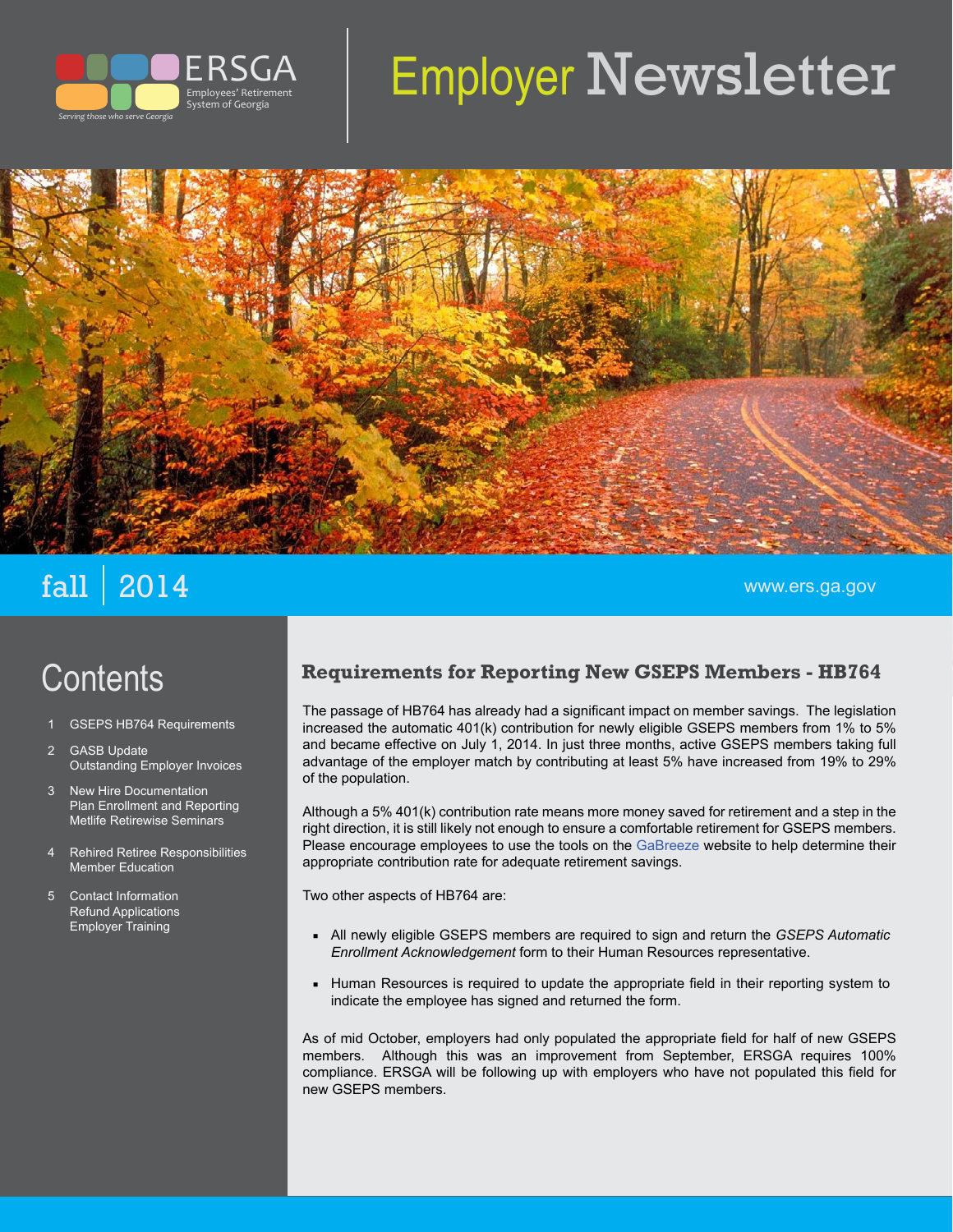## **GASB 68 Update and Expectations**

#### *Best practices on census data controls and enrollment*

In June 2012, the Governmental Accounting Standards Board (GASB) issued new public pension accounting rules which will take effect for fiscal years beginning after June 15, 2014 for local and state governmental employers.

Over the past year, ERSGA has been working diligently to implement GASB 67, *Financial Reporting for Pension Plans*. Much of the heavy lifting from the plan perspective took place this year with our financial statements and supporting documents for fiscal year ending June 30, 2014. GASB 68, on the other hand, will affect employers issuing separate financial statements and/or those outside the state entity. GASB 68 will require such employers to report their share of the applicable plan's Net Pension Liability (NPL) in financial statements for fiscal years beginning after June 15, 2014.

The NPL for our plans will be calculated by our actuary. During fiscal year 2015, we will provide participating employers who require this information with their share of the NPL and other additional information necessary to assist with preparation of the required note disclosures.

These new GASB rules only apply to accounting and financial reporting. The rules will not apply to funding and will not be used to determine contribution requirements. The changes impact how pension costs are accounted for in financial statements.

As some of you experienced this past summer, the new GASB standards include a new emphasis on the accuracy and completeness of the census data provided by employers to the plan each month. To ensure compliance with GASB and recommended best practices, ERSGA will be working with employers outside the state entity to improve our controls over enrollment and reporting. To that end, each employer must be able to attest that the data submitted each month is accurate and includes all plan eligible employees.

We look forward to working with you to make our reporting process better in the near future. Please continue planning with your auditors regarding the implementation of GASB 68 in the coming months. For more information, please refer to the GASB 68 information page using this link: [GASB 68](http://www.gasb.org/jsp/GASB/Page/GASBSectionPage&cid=1176163527868)

#### **Outstanding Employer Invoices Update**

As of the September 2014 report month, there were 1,638 outstanding invoices across all plans. These invoices are created when there is a variance between the amount reported in the employee detail data and the cash received. An employer may be entitled to take a credit on future data submissions to the plans.

| Plan       | Number of Employers | Number of Invoices | <b>Invoice Totals</b> |
|------------|---------------------|--------------------|-----------------------|
| <b>ERS</b> | 149                 | 999                | (41, 115.80)<br>\$    |
| <b>GDC</b> | 42                  | 256                | (28, 354.30)<br>\$    |
| <b>JRS</b> | 64                  | 264                | 120,221.84<br>\$      |
| <b>LRS</b> | 4                   | 22                 | 86.89<br>\$           |
| <b>PSR</b> | 42                  | 97                 | 1,800.00<br>\$        |
| Total      | 318                 | 1638               | 52,638.63             |

Our goal is to have all outstanding invoices from prior fiscal years resolved by March 2015. Beginning April 30, 2015, a new process called Outstanding Invoice Escalation will begin. Reporting Officials will be notified of outstanding invoices less than 90 days old. Notifications of invoices greater than 90 days old will be sent to the Chief Fiscal Officer and/or Agency Head.

We implore you take this opportunity to resolve any outstanding invoices. Please contact your pension reporting analysts for more information.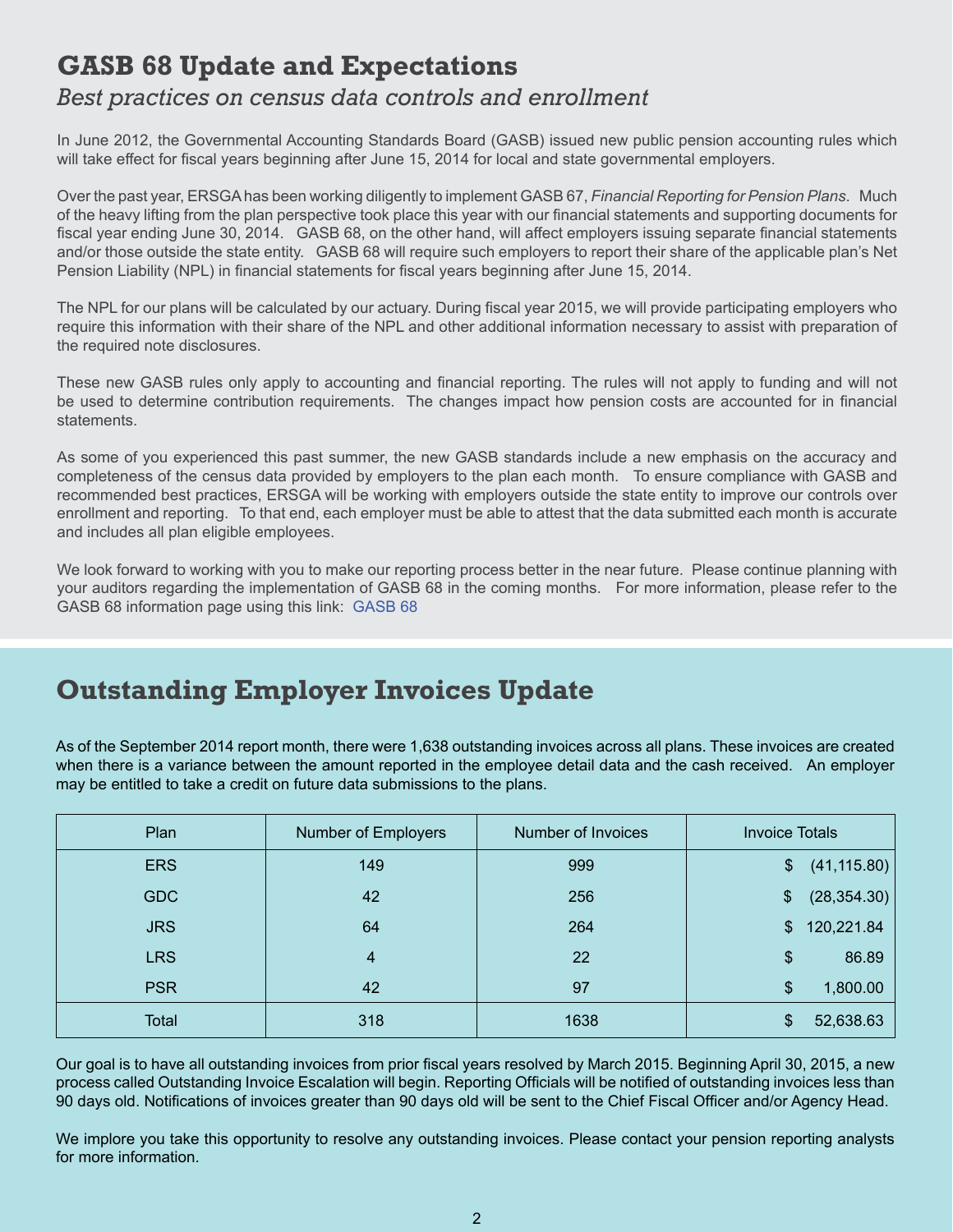### **New Hire Letter or Membership Application?**

New GDCP and PSERS employees should be given the New Hire Letter, available on the [Employer Forms & Publications](http://www.ers.ga.gov/employers/employerforms.html)  section of our website. This letter explains their contributions and where they can get more information about the retirement plan. New GSEPS members should be given the GSEPS [Notice](http://www.ers.ga.gov/plans/ers/formsandpubs/GSEPS_401(k)_Enrollment_Info_GaBreeze.pdf) and [Form](http://www.ers.ga.gov/Docs/Formsandpubs/GSEPSAutoEnrollmentAcknowledgement.pdf) available on our website. Only new JRS employees should complete a [Membership Application](http://www.ers.ga.gov/Docs/Formsandpubs/JRS_Membership_App.pdf). For all other plans, we request that you no longer use old Membership Applications for new employees.

All new retirement plan members will receive a welcome letter within 45 days of hire. This letter will provide instructions on establishing their member account and designating their beneficiaries online.

#### **Full Plan Enrollment and Reporting**

All public employees should be enrolled in a pension plan in Georgia. Active ERSGA covered pension plans include the Employees' Retirement System, the Legislative Retirement System, the Judicial Retirement System, the Public School Employees Retirement System, and Georgia Defined Contribution Plan. If you have an employee on your payroll who is not a member of another publicly supported pension plan, the employee likely should be reported to one of our plans.

Our plans are obligated by statute to accurately determine required contributions for benefits payable to covered employees. Full reporting of census (demographic and payroll) data provides the information we need to meet this important mandate.

Failure to accurately and completely report eligible employees can be costly to employers and to the plan. Depending on the plan, IRS plan correction procedures require an employer to contribute up to 100% of employee contributions for missed enrollments and contributions. For impacted GSEPS members, employers may be required to contribute additional funds to the 401(k) plan to account for missed market gains, in addition to missing employer matching funds and employee contributions. Over the past several months, ERSGA has begun notifying statewide payroll employers of missing enrollments. We encourage employers to respond quickly to resolve these reporting issues and avoid expensive enrollment penalties.

Note: There are exceptions to enrollment in our plans:

- **▪** Students employed by an institution where they are enrolled full-time
- Non-employees, such as: board members, trustees, contractors, or leased employees
- **▪** Employees covered by other publicly supported retirement or pension plans (TRS, ORP, County Plan, etc.)
- **▪** Employees electing discontinuance of membership after obtaining age 65
- **▪** Rehired Retirees, unless electing to discontinue pension and resume membership where applicable

One of the critical factors in assessing the health of a retirement plan is the consistency of employers making the full annual required contributions (ARC) for all covered employees. The State of Georgia has an excellent record of making employer contributions each year. Thank you for doing your part by fully and promptly reporting your eligible employees each month.



#### **retirewise®**

Are you prepared to make the most of what you have in retirement? Planning ahead can make all the difference – and it's never too early or late to get started! Get the guidance you need with Retirewise – a retirement education opportunity that will help you clarify your goals and identify steps you can take to achieve them.



If your agency would like to participate in the Retirewise program, please contact [Carlton](mailto:carlton.lenoir@ers.ga.gov)  [Lenoir](mailto:carlton.lenoir@ers.ga.gov) at ERSGA.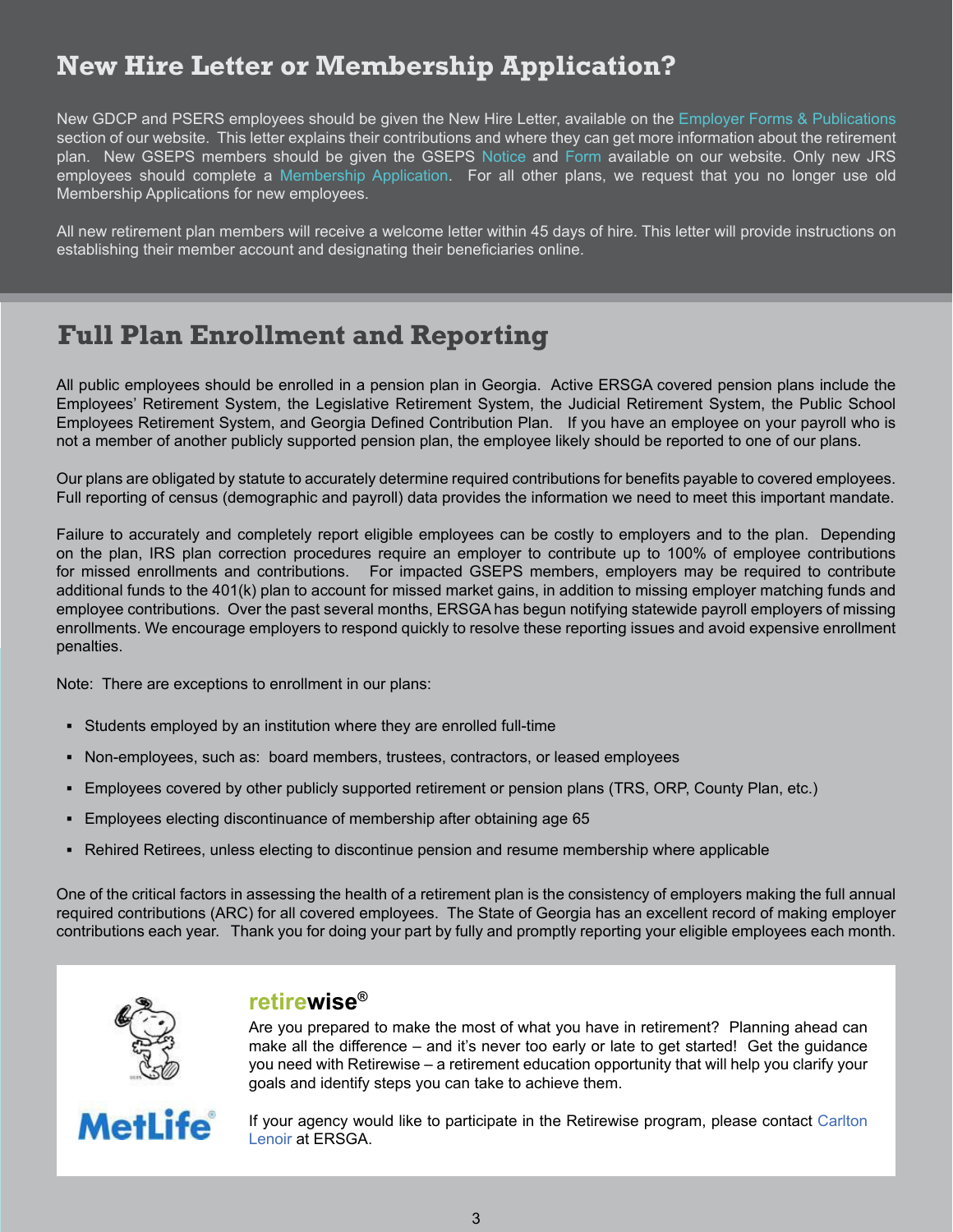### **Rehired Retiree – Employer Responsibilities**

An ERS retiree who is re-employed by an employer participating in ERS, JRS, or LRS is limited to no more than 1,040 hours worked per calendar year.

Failure to adhere to the 1,040 hour work limitation will result in the suspension of the retiree's benefit for the remainder of the calendar year. Employers may also be liable for any pension benefits paid after the retiree exceeds 1,040 hours if the employee is not reported in a timely manner.

Your responsibilities are to:

- **▪** Notify ERSGA of any current or newly hired retirees by submitting a *Rehired Retiree Reporting Form* within 30 days of hire. The form is available on the [ERSGA website](http://www.ers.ga.gov/Docs/Formsandpubs/Rehired_Retiree_Reporting_Form.pdf). We recommend that employers inquire about a new hire's retirement status during the hiring process.
- Report monthly hours worked for rehired retirees. A *Rehired Retiree* reporting module is available on the Employer Desktop.
- **•** Ensure that rehired retirees have not been enrolled or are not contributing to the GDC plan.
- **▪** Submit the completed *Independent Contractor Verification* form, which is available on the [ERSGA website,](http://www.ers.ga.gov/Docs/Formsandpubs/Independent_Contractor_Verification_Form.pdf) when applicable.

PSERS rehired retirees less than age 65 must be re-enrolled as active contributors to the plan and their PSERS pension will stop. PSERS rehired retirees age 65 or older (or a rehired retiree who attains age 65) must elect to either cease pension benefits and be re-enrolled as active contributors to the plan, or continue receiving pension benefits and not be re-enrolled in the plan.

Your responsibilities are to:

- **▪** Complete the *[PSERS Rehired Retiree Reporting Form](http://www.ers.ga.gov/Docs/Formsandpubs/Rehired_Retiree_Reporting_Form_PSERS.pdf)* with the employee.
- **▪** Send completed form to PSERS indicating employee's election to resume active contributions or continue retirement.

For members who elected to resume contributing and again retire, your responsibilities are to:

- **▪** Complete a new *[PSERS Retirement Application](http://www.ers.ga.gov/Docs/Formsandpubs/PSERS%20Service%20Retirement%20Application.pdf)* with the employee.
- **▪** Submit a completed *[Retirement Application](http://www.ers.ga.gov/Docs/Formsandpubs/PSERS%20Service%20Retirement%20Application.pdf)* to the plan.

For more details on re-employment after retirement, visit our [website](http://www.ers.ga.gov). From the Employer page, download a copy of the applicable Plan Employer Manual.

#### **Member Education**



Check out the Member Education links on the left-hand navigation menu on [www.ers.ga.gov](http://www.ers.ga.gov).

We created the Member Education section to make it easier for our members to find educational materials on our website, such as handbooks, presentations, and seminars. Please encourage your employees to take advantage of these helpful tools.